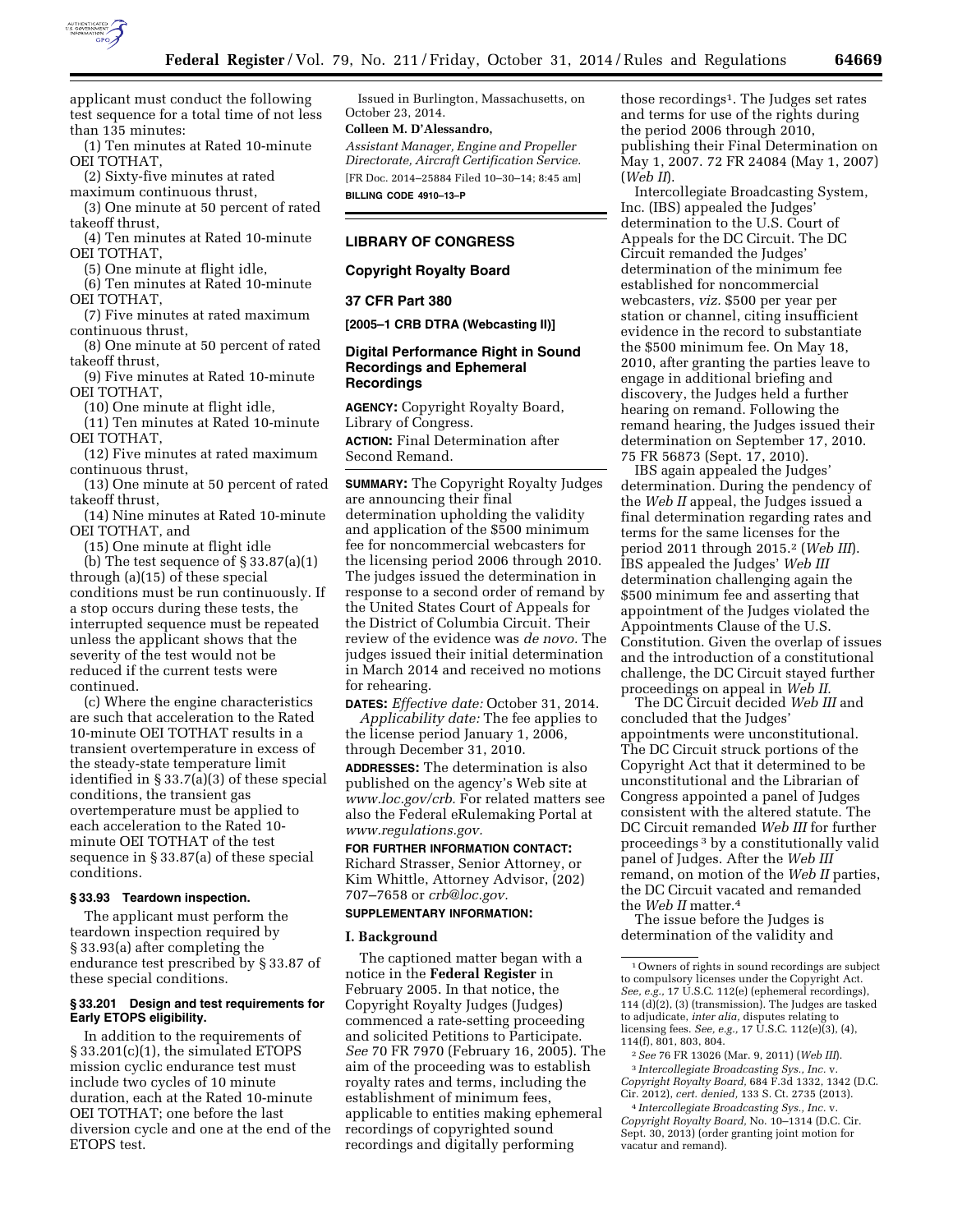application of the \$500 minimum fee for Determination established a rate noncommercial webcasters for the period 2006 through 2010. The Judges, after notice to the parties, concluded that they should reach this determination, to the extent a new determination is required, under section 803(b)(5) (paper proceedings) after a *de novo* review of the record.

For all of the reasons discussed herein, the Judges determine that the minimum fee for noncommercial webcasters for the license term 2006 through 2010 shall be and remain \$500 per station or channel, applicable to the annual flat fee royalties payable for usage of sound recordings for up to 159,140 Aggregate Tuning Hours (ATH) per month. The Judges assert that the question on remand is moot. Nonetheless, the Judges detail in this determination reasons sufficient to uphold their decision on the merits, to the extent required.

The Judges issued their Initial Determination on Second Remand on March 11, 2014. No party moved for rehearing. Accordingly, the Judges now issue their Final Determination in this matter.<sup>5</sup>

## **II. The Judges Conclude That the Issue on Remand Is Subsumed by the Affirmance of the Flat Royalty Rate of \$500**

IBS argues in this remand proceeding that the Judges should eliminate, or significantly reduce, the \$500 minimum fee for noncommercial webcasters that the Judges adopted and the DC Circuit remanded in the *Web II* Determination. That minimum fee was in effect for the period 2006 through 2010, and thus *expired more than three years ago.* Any change to the minimum fee at issue in this remand proceeding would have no prospective effect whatever on the rates that noncommercial webcasters pay. If a decision by the Judges in IBS's favor at this stage were to have any effect at all, it would be by requiring a retrospective adjustment of noncommercial webcasters' payment obligations (*e.g.,* a refund of minimum fees already paid). Such a remedy would be warranted only if a reduction in the minimum fee would also result in a reduction of a noncommercial webcaster's total payment obligation.

The minimum fee that a webcaster pays is only one component of the webcasters' total payment obligation under the section 114 and section 112(e) statutory licenses. The Final

structure for noncommercial webcasters that consisted of a flat annual fee of \$500 for the first 159,140 ATH of usage per month, 37 CFR 380.3(a)(2)(i) (2008), plus a per-performance rate equal to the commercial rate for usage in excess of 159,140 ATH per month. 37 CFR 380.3(a)(2)(ii) (2008). In addition, noncommercial webcasters were subject to the contested \$500 annual minimum fee. The minimum fee was nonrefundable, but recoupable against the \$500 flat royalty fee. 37 CFR 380.3(b) (2008); *see also Final Determination,* 72 FR at 24100.6

Because the \$500 minimum fee was recoupable, a noncommercial webcaster's single payment of \$500 satisfied both the *minimum fee* and the \$500 *flat rate* for the first 159,140 ATH of monthly usage. Nonetheless, the flat rate and the minimum fee are separate and distinct components of the rate structure, codified in separate sections of the Code of Federal Regulations.

In its decision of the appeal of the Final Determination, the DC Circuit ''vacate[d] the \$500 minimum fee'' for both commercial<sup>7</sup> and noncommercial webcasters and ''remand[ed] that portion of the determination to the Copyright Royalty Judges for further proceedings not inconsistent with this opinion.'' 574 F.3d at 772. ''All other portions of the determination [were] affirmed.'' *Id.; accord id.* at 753.

The plain language of the DC Circuit's remand order demonstrates that the court affirmed the flat rate component of the rate structure for noncommercial webcasters. Even if the Judges were to reduce the minimum fee retroactively, noncommercial webcasters' obligation to pay a flat royalty rate of \$500 annually would be unaffected. Consequently, a decision in IBS's favor on the minimum fee issue would have no effect on noncommercial webcasters' total payment obligations. That is, given that the \$500 payment satisfied both the *minimum fee* and the \$500 *flat rate* for the first 159,140 ATH of usage, IBS and its constituents would realize no benefit, even if the Judges were to reduce the minimum fee, thereby eliminating any actual issue for adjudication. The Judges conclude, therefore, that the instant matter has been rendered moot and that IBS lacks

a ''significant interest in the proceedings'' as required by section 803(b)(2)(C) of the Act.

# **III. Assuming the Issue on Remand States an Issue for Adjudication, the Judges' Determination on Remand Is Narrowed by the Directive From the D.C. Circuit**

# *A. The First Remand*

In vacating and remanding the Judges' original *Web II* Determination with regard to the ''Minimum Annual Fee'' 8 for noncommercial webcasters subject to the statutory license, the D.C. Circuit held:

Because there is *no record evidence* that \$500 represented SoundExchange's administrative cost per channel or station, the Judges' determination in this regard cannot be sustained.

*Intercollegiate Broadcast System, Inc.*  v. *Copyright Royalty Board,* 574 F.3d 748, 767 (D.C. Cir. 2009) (emphasis added). The basis for the Court's holding was that, in the absence of sufficient evidence, ''the \$500 minimum fee was *arbitrary, capricious and not supported by record* evidence . . . .'' *Id.*  at 772 (emphasis added).

Accordingly, the D.C. Circuit ''remand[ed] the issue of the appropriate minimum fee for noncommercials.'' *Id.*  at 767. To allow for a cure of this defect on remand, the D.C. Circuit instructed the Judges to undertake ''further proceedings not inconsistent with this opinion,'' *id.,* which required the Judges to receive and consider *new* ''record evidence'' of ''SoundExchange's administrative cost per channel or station.'' *Id.* at 767 (emphasis added).

For the first remand, the Judges permitted the Participants to submit additional papers and to engage in supplemental discovery. Thereafter, on May 18, 2010, the Judges conducted the remand hearing required by the D.C. Circuit. To the extent this second remand presents an issue for adjudication, the current, reconstituted panel of Judges has conducted a *de novo*  review of the evidence and transcripts of the first remand and analyzed the propriety of the annual \$500 minimum fee per station or channel.

## *B. The Participants' Witnesses and Relevant Evidence*

In the first remand proceeding, SoundExchange, as the collective representing the licensors, presented the written and oral testimony of W. Tucker McCrady, a member of its Licensing Committee, which, is directly

<sup>5</sup>The Register of Copyrights completed her review of this determination on October 20, 2014, and stated that ''[n]o correction or any further actions will be taken by the Register on this matter.'' *See* 17 U.S.C. 802 (f)(1)(D).

<sup>6</sup>This minimum fee, codified in 37 CFR 380.3(b) (2008), applies to both commercial and noncommercial webcasters.

<sup>7</sup>The commercial webcasters and SoundExchange reached a settlement after the Final Determination was remanded, which the Judges adopted, leaving only the minimum fee for noncommercial webcasters for the Judges to determine in this remand proceeding. *See* 75 FR 6097 (Feb. 8, 2010).

<sup>8</sup>The rates and terms established by the Judges ''shall include a minimum fee . . . .'' 17 U.S.C. 114(f)(2)(B).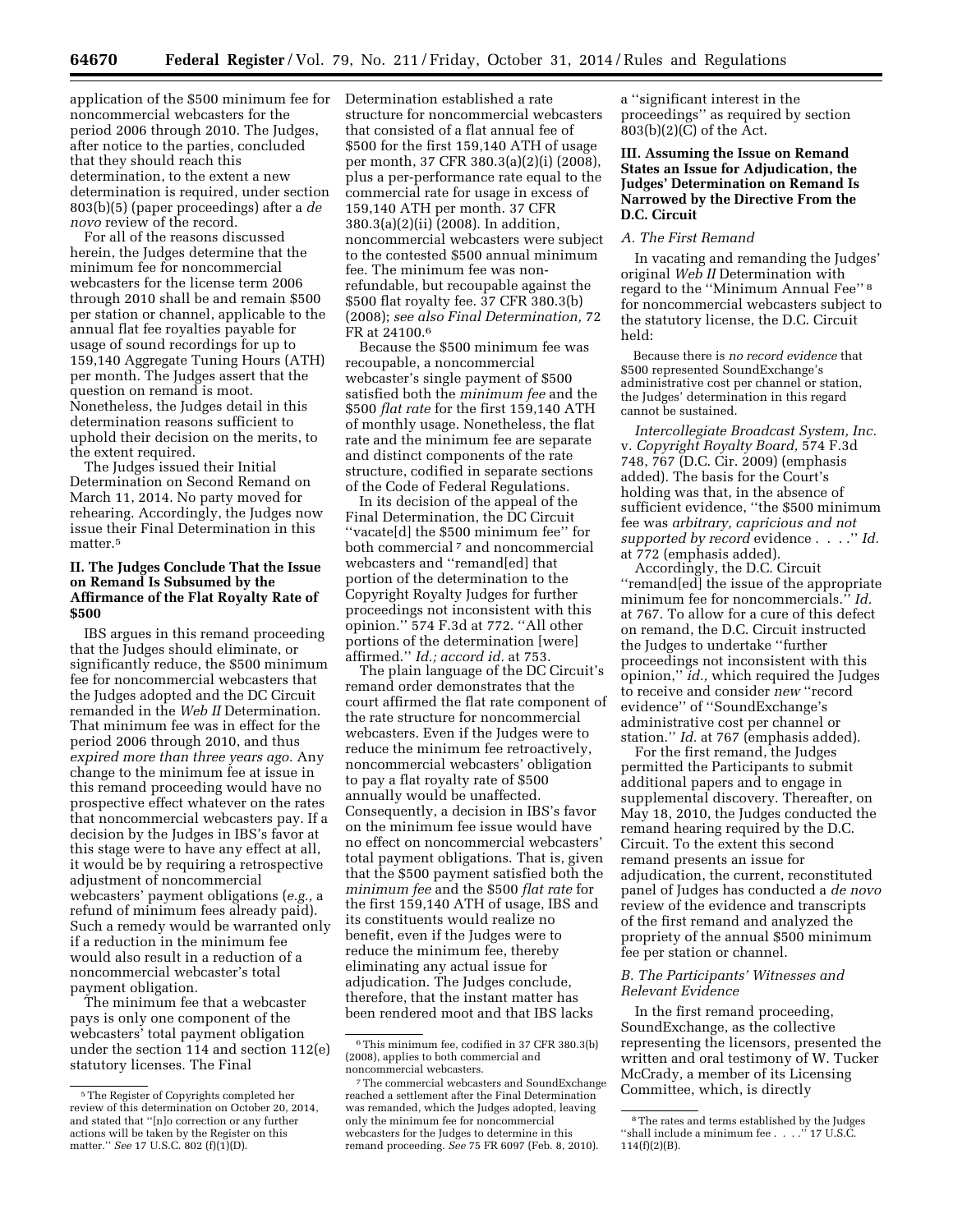responsible for negotiating and approving any settlements related to statutory licenses on behalf of SoundExchange. McCrady WDT at 1. Mr. McCrady is also associate counsel, digital legal affairs, for Warner Music Group (WMG). *Id.* SoundExchange also presented the written and oral testimony of Barrie Kessler, its chief operating officer. SoundExchange also introduced into evidence agreements it reached pursuant to the Webcaster Settlement Acts of 2008 and 2009, with *(i)* College Broadcasters, Inc. (CBI) for noncommercial educational webcasters; *(ii)* National Association of Broadcasters (NAB) for broadcasters who also webcast performances of sound recordings; *(iii)* Sirius XM Radio, Inc. (Sirius XM) for webcasts of signals provided by satellite services; and *(iv)*  DiMA for commercial webcasters. 5/18/ 10 Tr. at 13 (McCrady).

IBS represents a membership of more than 1,000 student-staffed stations and webcasting operations affiliated with domestic academic institutions, and purports to be the largest such organization in the United States. Frederick J. Kass, Jr. (Pre-Remand) WDT at ¶ 6. IBS presented its case principally through the written and oral testimony of Captain Kass, treasurer, director of operations (chief operating officer), and a director of IBS.9 In addition, IBS presented the written testimony of John E. Murphy, general manager of WHUS, a university radio station at the University of Connecticut, and Benjamin Shaiken, at the time a student at the University of Connecticut and operations manager of WHUS.

# *C. The Minimum Fee Proposals of the Participants*

1. The SoundExchange Proposal

SoundExchange proposed the same dollar level for a minimum fee for noncommercial webcasters, \$500, as it had proposed prior to the first remand. Specifically, SoundExchange proposed:

Each Noncommercial Webcaster will pay an annual, nonrefundable minimum fee of \$500 for each calendar year or part of a calendar year of the license period during which they are [*sic*] Licensees pursuant to licenses under 17 U.S.C. 114. This annual minimum fee is payable for each individual channel and each individual station maintained by Noncommercial Webcasters and is also payable for each individual Side Channel maintained by Broadcasters who are Licensees. The minimum fee payable under 17 U.S.C. 112 is deemed to be included

within the minimum fee payable under 17 U.S.C. 114. Upon payment of the minimum fee, the Licensee will receive a credit in the amount of the minimum fee against any additional royalty fees payable in the same calendar year.

*Proposed Rates and Terms of SoundExchange, Inc. for the Remand Proceeding Concerning the Minimum Fee Payable by Noncommercial Webcasters* (Jan. 11, 2010).

Consistent with the Judges' prior ruling in *Web II,* SoundExchange's proposed minimum fee would be ''fully recoupable'' against royalty fees owed by noncommercial webcasters subject to the statutory license. 5/18/10 Tr. at 14 (McCrady).

# 2. The IBS Proposal

IBS proposed that certain smaller noncommercial webcasters be exempt from paying any minimum fee. 5/18/10 Tr. at 76, 83–85 (Kass); Kass (Supplemental) WDT at 2 (For certain smaller noncommercial webcasters, ''[t]he imposition of a minimum fee should be rejected by the Judges.'') 10 More particularly, IBS proposed that an exemption from the minimum fee be provided to webcasters that met IBS's proposed (and unprecedented) classification as either ''Small Noncommercial Webcasters,*''* defined by IBS as those whose total performances of digitally recorded music is less than 15,914 ATH per month, or ''Very Small Noncommercial Webcasters,'' defined by IBS as those whose total performances of digitally recorded music is less than 6,365 ATH per month. *IBS's Restated Rate Proposal*  (June 1, 2010). IBS did not propose a separate minimum fee for noncommercial webcasters who performed more than 15,914 ATH per month, nor did IBS object to SoundExchange's proposed minimum fee for noncommercial webcasters who webcast more than 15,914 ATH per month.

In addition, IBS raised issues that went beyond the scope of the remand instructions of the D.C. Circuit.11

# *D. The Participants' Testimony and Evidence*

1. SoundExchange's Testimony and Evidence

SoundExchange—through Ms. Kessler's testimony—provided precisely the type of evidence required by the D.C. Circuit in its remand instructions. That is, Ms. Kessler testified regarding the costs incurred by SoundExchange to administer the royalty payment and distribution process under the statutory license. As Ms. Kessler testified, broadly speaking, ''there is not necessarily much difference between a noncommercial service and a commercial service in terms of the effort required for [SoundExchange] to administer . . . use of sound recordings.'' Kessler Corrected WDT at 3.

Ms. Kessler testified that 305 noncommercial webcasters paid the minimum fee of \$500 in 2009. Kessler Corrected WDT at 3; 5/18/10 Tr. at 34 (Kessler).12 According to Ms. Kessler, by making these payments, the noncommercial webcasters demonstrated that they were able and willing to pay the minimum fee. 5/18/ 10 Tr. at 33 (Kessler).

According to Ms. Kessler, SoundExchange does not track the administrative costs on a licensee, station, or channel basis in the ordinary course of business. 5/18/10 Tr. at 37 (Kessler). However, for this remand proceeding, SoundExchange estimated its administrative costs and found that the average per channel or station cost for webcasters for 2008 was \$803. 5/18/ 10 Tr. at 36 (Kessler); Kessler Corrected WDT at 9–10. Further, Ms. Kessler testified that this average cost exceeded the average revenue derived by SoundExchange from noncommercial webcasters. 5/18/10 Tr. at 34 (Kessler).

Ms. Kessler testified that, for all licensees, regardless of size or classification, SoundExchange must perform certain basic processes to administer the collection and distribution of royalty fees related to use of sound recordings. She also testified that that there was no positive correlation between the volume of sound recordings performed by a station

<sup>9</sup>Frederick Kass is also retired from the United States Navy, having achieved the rank of Captain. Kass (Pre-remand) WDT ¶ 1. Accordingly, the Judges refer to him in this Determination as Captain Kass.

<sup>10</sup>Because the D.C. Circuit remanded for a determination of ''the issue of the appropriate minimum fee for noncommercials,'' the Judges construe the IBS proposal as a request for a minimum of fee of zero. The Judges do not reach the question whether a minimum fee of \$0 could ever satisfy the statutory mandate to ''include a minimum fee for each  $\ldots$  . type of service. . 17 U.S.C. 114(f)(2)(B).

<sup>11</sup>Specifically—and separate and apart from the minimum fee issue—IBS also requested for these proposed new classes of noncommercial webcasters: *(1)* A new flat royalty *rate* of \$50 per annum for the noncommercial webcasters IBS classified as ''Small''; *(2)* a new flat royalty *rate* of \$20 per annum for the noncommercial webcasters IBS classified as ''Very Small''; and *(3)* new *terms* 

that would exempt both such proposed classes from recordkeeping and reporting requirements. *By seeking different royalty rates and terms, IBS has raised issues that go beyond the scope of the remand instructions.* Indeed, as the D.C. Circuit made clear, except for the minimum fee issue, *''[a]ll other portions of the determination are affirmed.''*  574 F.3d at 772 (emphasis added).

<sup>12</sup>The remaining 58 noncommercial webcasters also were charged the \$500 minimum fee, but they recouped that minimum fee either because they exceeded the ATH threshold cap or because they streamed multiple channels or stations.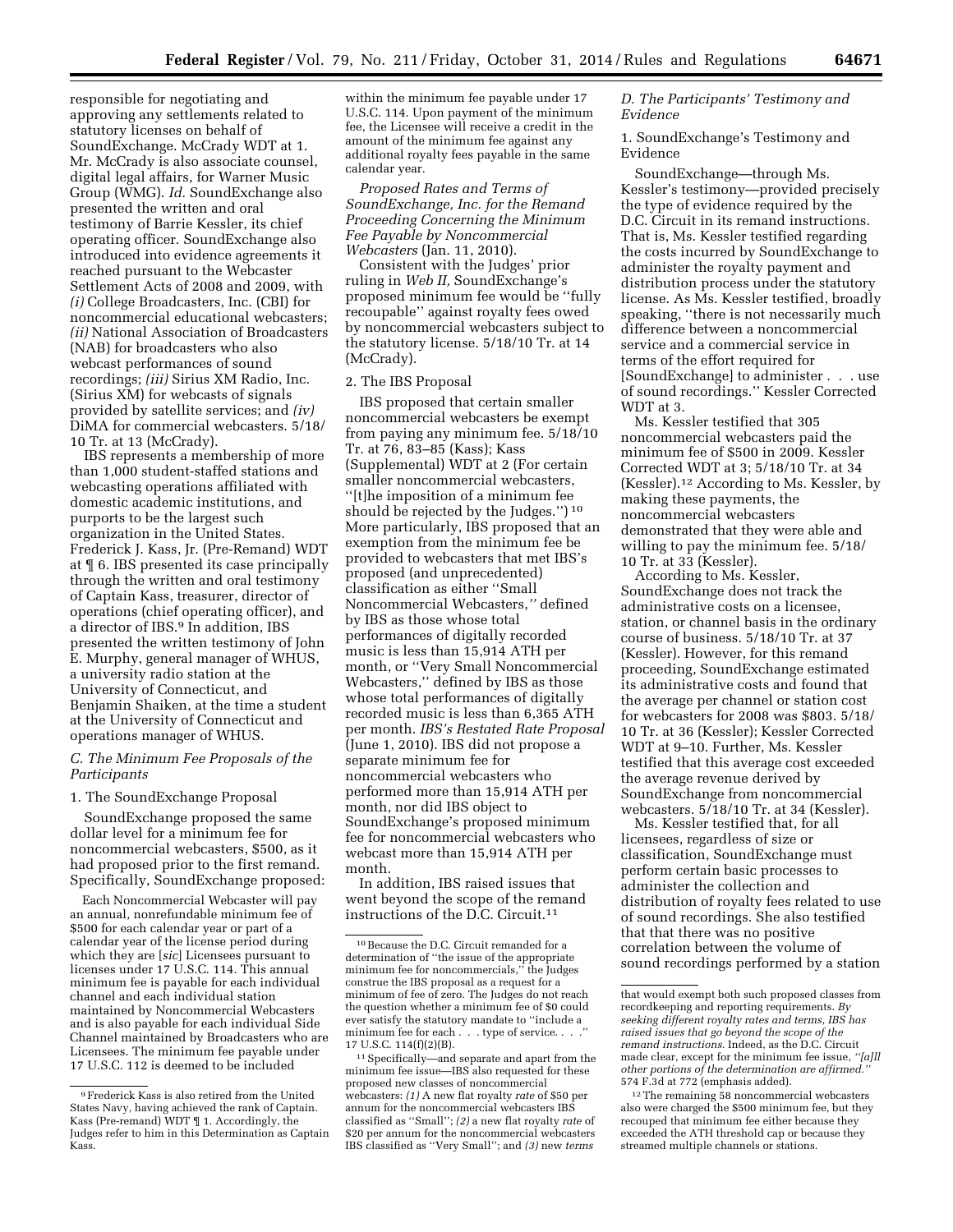or channel and the administrative work required of SoundExchange, nor, as noted *supra,* was there a greater amount of time and effort expended to administer the licensing process for commercial webcasters compared to noncommercial webcasters.13 In fact, as Ms. Kessler testified, SoundExchange ''at times has to devote more time to working with a noncommercial service than it would a commercial service, because of the small and often inexperienced staff and relative lack of automation in the operations of many noncommercial webcasters.'' Kessler Corrected WDT at 4.

Moreover, SoundExchange's additional documentary evidence regarding the minimum fee contained in other agreements was consistent with the use of the \$500 minimum fee in this proceeding. All of the agreements filed pursuant to the Webcaster Settlement Acts of 2008 and 2009 and introduced into evidence by SoundExchange contained minimum fees similar to the \$500 per station or channel proposed by SoundExchange. Of particular importance, one of those agreements was the agreement between SoundExchange and noncommercial educational webcasters (the CBI Agreement) for the same type of services as would be covered under the IBS proposal. More specifically, the CBI Agreement contains *the identical minimum fee of \$500 per year per station or channel.* 5/18/10 Tr. at 14 (McCrady).

Mr. McCrady testified that this proposed \$500 minimum fee represented a substantial discount for noncommercial webcasters. Specifically, Mr. McCrady testified that—with regard to *Commercial*  Webcasters—WMG required that its negotiated voluntary licenses for its full catalogue must generate payments anticipated to be at least \$25,000. 5/18/ 10 Tr. at 25 (McCrady), and the lowest commercial minimum fee is 20% of revenue. 5/18/10 Tr. at 20 (McCrady). On percentage terms, therefore, the \$500 minimum fee would represent a substantial discount because—accepting *arguendo* IBS's assertion that the average annual operating budget of its

member stations is \$9,000, *see* 5/18/10 Tr. at 20 (McCrady) and 5/18/10 Tr. at 71 (Kass)—that proposed \$500 minimum fee would be less than 6% of that amount.

#### 2. IBS's Testimony and Evidence

IBS's primary contention to support a zero minimum fee for ''Small'''' and ''Very Small'' noncommercial webcasters is essentially that those entities are unable to afford the \$500 minimum fee proposed by SoundExchange. 5/18/10 Tr. at 103 (Kass). More specifically, Capt. Kass testified that, according to a prior survey by IBS of its member stations—a survey undertaken ''back aways'' and not proffered by IBS—the average annual operating budget for those campus stations was approximately \$9,000 per year. 5/18/10 Tr. at 71 (Kass); Kass (Pre-Remand) WDT at 9.

Messrs. Kass, Murphy, and Shaiken all testified about certain distinctions between college (and, to a lesser extent, high school) radio stations and commercial radio stations. Kass (Pre-Remand) WDT at ¶¶ 7–8; 10–13; 4/22/ 10 Tr. at 761, 765(Kass); Murphy WDT at ¶¶ 4–10; Shaiken WDT ¶¶ 5–9.14 The gravamen of these asserted distinctions was that smaller webcasters affiliated with educational institutions have an instructional need for sound recordings that, according to IBS, must be distinguished from the demand of other webcasters, in a manner that would preclude any minimum fee.

However, the evidence and testimony introduced by IBS did not address the issue of whether SoundExchange incurred administrative costs in connection with licensing of sound recordings performed by academic institutions, or the dollar value of such administrative costs.

## *E. Analysis and Determination*

The Judges concluded in the first remand that SoundExchange's \$500 minimum fee proposal is clearly appropriate and eminently reasonable. The Judges in this remand reach the same conclusion and find several bases in the record for this conclusion.

First, *IBS did not proffer any evidence to contradict Ms. Kessler's testimony.*  Accordingly, the Judges find as a fact that the cost to administer the statutory license, including for the noncommercial webcasters represented by IBS, is \$803 per year on average. It is reasonable and appropriate for the

minimum fee at least to cover SoundExchange's administrative cost. Moreover, as noted at the outset of this Determination, the D.C. Circuit expressly remanded the prior Determination with a directive that the Judges develop just such a record regarding SoundExchange's administrative costs, in order to ground a decision as to the minimum fee on evidentiary bases.15

Second, the CBI Agreement admitted into evidence is persuasive corroborating evidence. The CBI Agreement confirms that SoundExchange's proposal represents a minimum fee that has actually been *negotiated in the marketplace* between a willing buyer and a willing seller. The Judges further note that the negotiated CBI Agreement employs the same minimum fee per station or channel, up to the 159,140 ATH threshold, without the smaller sub-classifications proposed by IBS.

Third, the undisputed fact that 305 noncommercial webcasters paid the \$500 minimum fee in 2009 is persuasive evidence that this minimum fee has not only been included in an agreement, but has *actually been paid in the marketplace.* Just as webcasting rates (beyond a minimum fee) must represent marketplace rates, so too should a statutory minimum fee bear a relationship to the minimum fees that actually are paid for similar services.

In stark contrast, the testimony and evidence proffered by IBS do not present any countervailing considerations.

First, IBS proffered no record evidence to support the contention that the ''Small'' or ''Very Small'' noncommercial webcasters as defined by IBS would be unable to pay a \$500 minimum fee. Indeed, IBS did not offer testimony from any entity that demonstrably qualified as a ''Small'' or ''Very Small'' noncommercial webcaster. Mere conclusory statements that a \$500 minimum payment would be unaffordable for smaller noncommercial webcasters do not serve as probative evidence.

Second, the only testimony that mentions any specifics about the

<sup>13</sup>According to Ms. Kessler, although the particular per channel or station costs deviate from the average (by definition, the value of each item within a heterogeneous set will deviate from the set's average value), those deviations are not a function of the classification of the service as commercial or noncommercial. Rather, those deviations are a function of the amount of ''time and attention'' required of SoundExchange to administer the license, which itself is a function of the quality of the data provided by the service operating the channel or station. 5/18/10 Tr. at 37– 38 (Kessler).

<sup>14</sup>The written testimony of Messrs. Murphy and Shaiken were introduced previously in *Web III* on April 22, 2010, and were subsequently designated as evidence by IBS and admitted in the first *Web II* remand proceeding. 5/18/10 Tr. at 66–67.

<sup>15</sup>The Judges note that, as Mr. McCrady testified, generally, minimum fees ''are intended not only to cover our costs of negotiating and administering the license, but to assure that we will receive a substantial guaranteed stream of revenue for making available our large repertoire of sound recordings. McCrady WDT at 5. Although in the present proceeding the minimum fee has been based on the administrative costs incurred by SoundExchange, nothing set forth herein should be construed as precluding a minimum fee from also serving to guarantee a stream of revenue for licensees as appropriate in the particular proceeding.